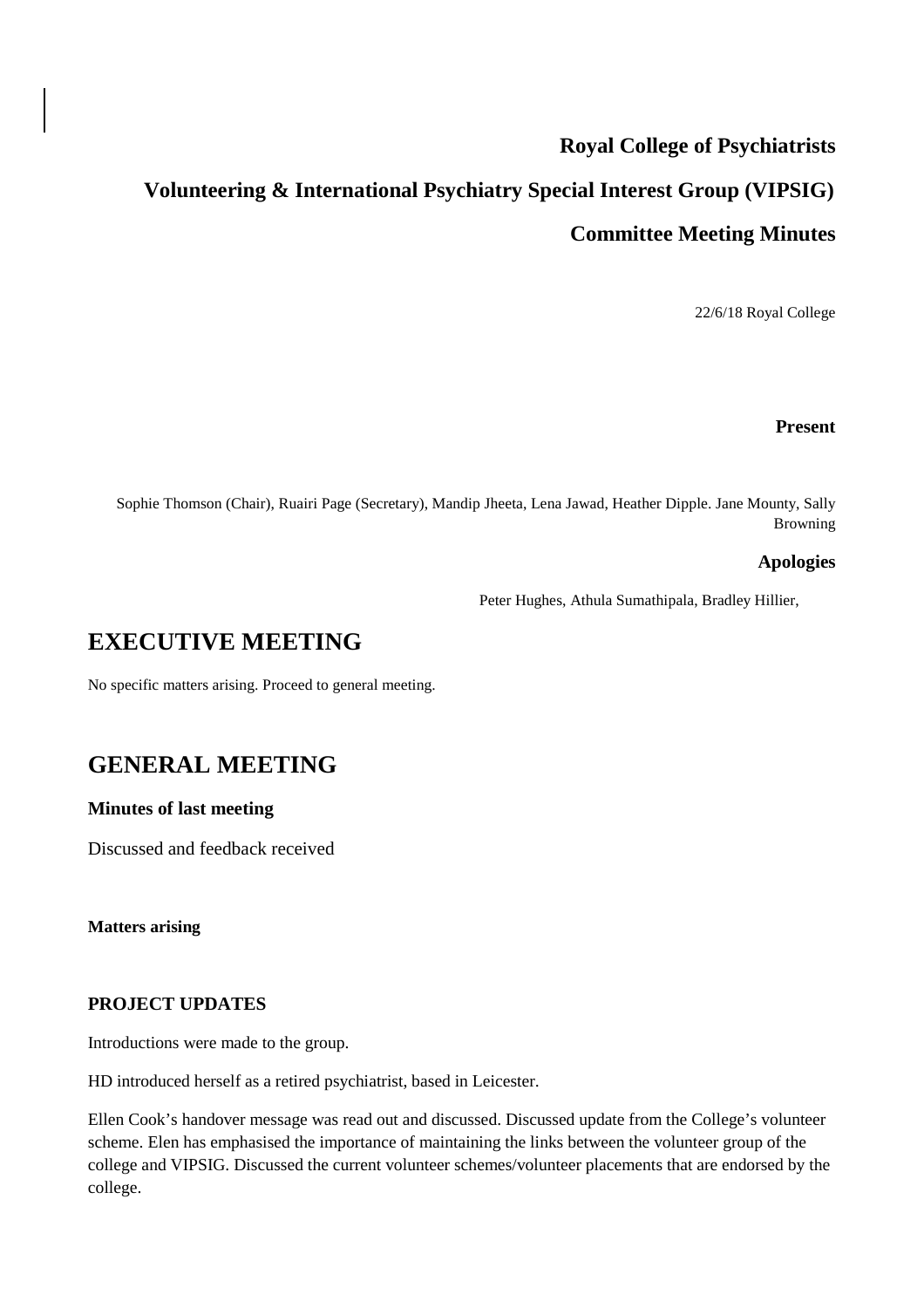2611 people are registered as VIPSIG volunteers.

Discussed the relationship between the volunteering sect of the college and VIPSIG, being close and that regular communication between the two should continue.

RCPsych are looking more closely into their work in global mental health.

World Psychiatric Association- Looking at producing global list of volunteers.

Health Education England- Looking at producing global engagement strategy via online platform.

HD- Discussed the retrospective application for money can lead to issues.

ST- Discussed the challenges of invites for volunteers in some remote areas. Now there are more established links between volunteers and the college. College offer £500 towards air fares. It is being explored as to how volunteers can receive further grants. At the moment as it stands, the host country are expected to fund/provide the accommodation.

HD- Discussed the fundraising activities that her group are involved with towards volunteering in Ethiopia.

Discussed lack of contact between volunteers and the volunteer arm of the college.

LJ- Discussed difficulties with the website; difficulties that it all has to go via the college administrator, also there has been difficulties in arranging the training for the website that had been originally offered to her.

SMP- From her experience working overseas, needs to be based on what the host country wants. Some occasions where some volunteers have turned up unannounced and this has caused some difficulties. Issue is that there are difficulties in getting the message across to some countries that our volunteer scheme/MPI exist.

ST- Disucssed the host country getting a questionnaire; how do the hosts know what is on offer? ST got invited to discuss in Mexico at the World Volunteer Association, regarding volunteering

ST has invited other members to write about their experience of volunteering for the College

HE England are currently undergoing work re: UK volunteer experiences, and advantages that are being brought back to the NHS.

Ideas of reaching host countries. mhGAP conference networking. Over 50% of psychiatry graduates are from overseas; therefore lots of opportunities for overseas volunteering.

HD- Discussed Ethiopia link between their group and the college.

ST- Discussed lots of work being done regarding volunteering. Lots more needs to be done regarding sustainability of projects.

AA- Gave update regarding link with Peter Van der Vogal. Was granted £500 into Rohingya for scoping exercise. Situation remains very chaotic, services still trying to organise themselves. Had a positive response from the WPA. Attempts are being made to translate the mhGAP into Bhengoli. Hopes that by the end of this year. AA has hopes to understand what is the best way that support can be offered to Rohingya. Has thought about the use of videolink.

ST- Discussion of mhGAP training for GPs in UK. Very Good idea following previous mhGAP trainings. ST has spent a long time liasing with College of GPs, paid for accreditation of course, GP college want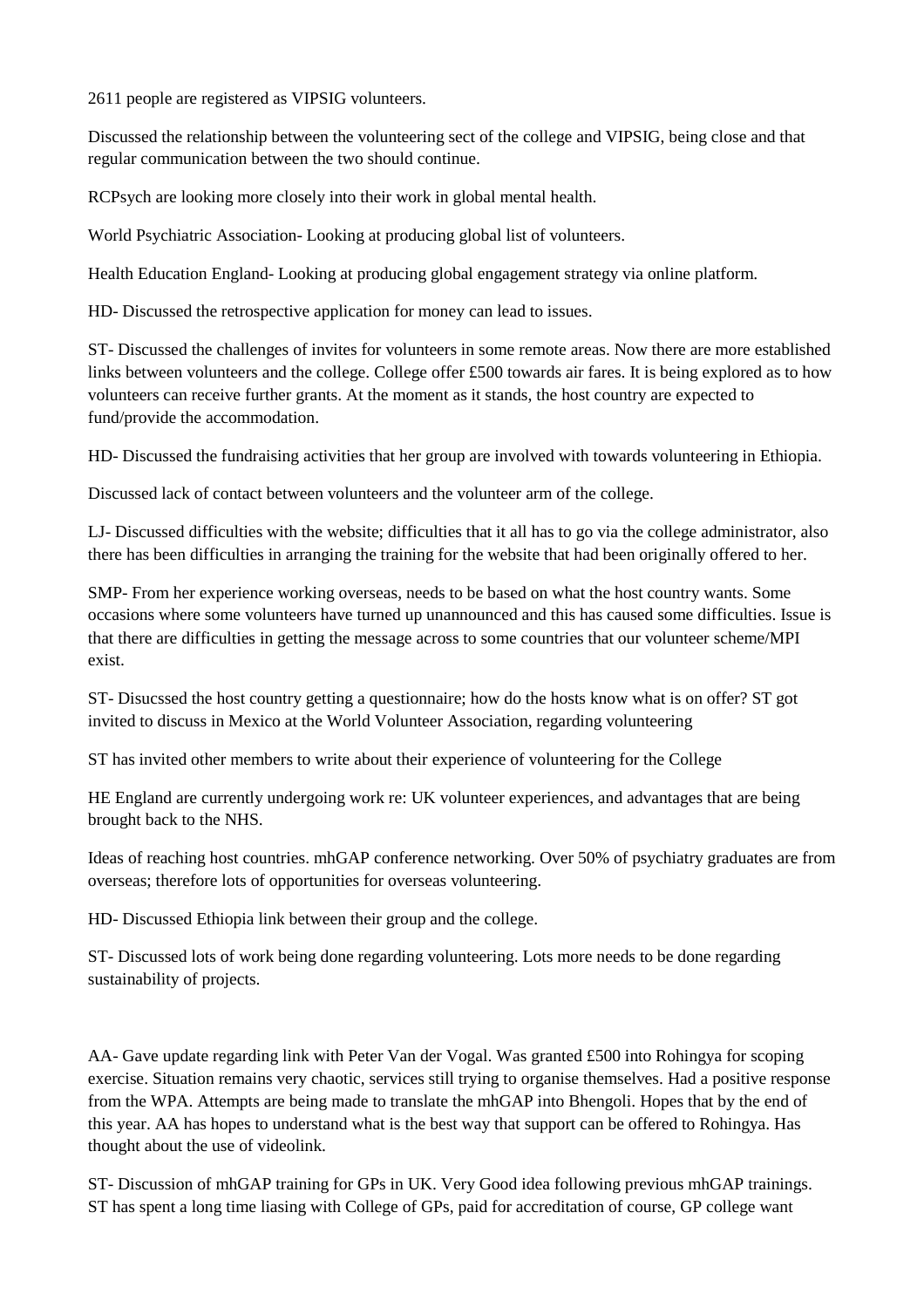another £1000 for advertising, then said that it had not been approved. Therefore the event was cancelled. Lots of obstacles.

MJ- Fundementally, the GP mhGAP idea sounds like a great idea. Lots of obstacles. Hopefully with some working it will be able to work.

ST- Discussed the need for a GP champion to help push for the mhGAP GP course. ST will discuss further with the College business manager to help push the course through.

HD- Discussed if it would be more fruitful to ask the deaneries re: offering this training to GP trainees.

MJ- 3 areas. Package of what we offer, When/How. Advertising side of things. Need GP college or network of GP to do this.Business side re: link in with the college. Discussed the majority of the work being needed to push the project off the ground and that when it is up and running then things should be smoother.

RP discussed the idea of regional reps for the group.

HD discussed that there is a volunteers group in Leicester. Can target the postgraduate meetings elsewhere in the county.

ST: Would like to hear what volunteers elsewhere in the country are interested in.

SMP: Had very similar ideas to heather. Lots of keen volunteers in Newcastle. Whenever she has mentioned ideas for people to volunteer in Africa, people are keen, but she feels that a co-ordinator would help facilitator.

ST: Happy for the meetings to be held in other parts of the country.

Project updates:

Leicester mhGAP weekend has been organised and arranged. Weekend of 15/16 September. Limited to 60 people via their venue.

Annual Day 18 September E-Learning conference

Zanzibar offer

Myanmar project is active

SMMHEP

Guatemala link

Kings/Thet Somaliland Project looking for volunteers for OSCE Trip 6-12<sup>th</sup> July 2018

Discussed need for all these projects to be put on the website

Introduction from Dr Stella-Maria Patrick; said she was keen to be VIPSIG rep for North.

Heather Dipple has expressed interest in being the VIPSIG rep for the Midlands.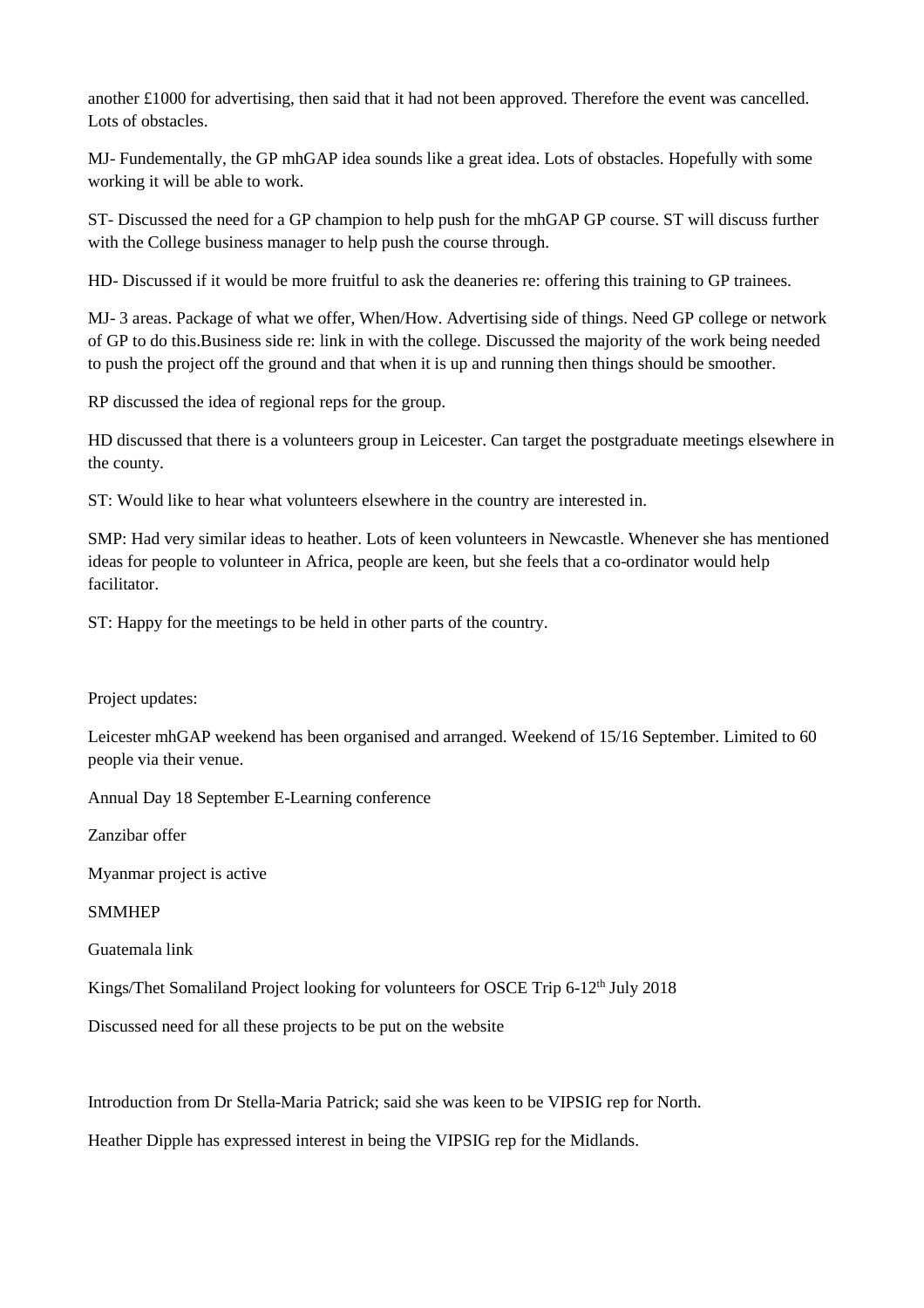Website/Comms

Discussed the use of blogs for our website

MJ: Discussed the global emails, and success with the recent emails sent out from Sophie, via the college

ST: Peter Hughes has produced a CPD module entitled "Psycho-social Support in Humanitarian Crises"

Day Conference- E Learning

18 September Royal College of Psychiatrists

JM: Has put together a draft plan for this year's programme. E-Learning and global mental health. Discussed the draft programme.

ST: Discussed excitement regarding e-learning conference

AA and JM: Discussed the recent conference they attended on E-learning and technology, PsychTech.

JM: Wants to add interactive exercise. Discussed lecture they attended on video gaming and the benefits relating to autistic children.

RP: Discussed the opportunity for groups to link in to the event electronically.

HD: Discussed the option of posters at the event for people to display research

JM: Asked whether we were happy with inviting an external speaker. All agreed that was a good idea and that finances will allow for it.

SMP: Discussed excitement about e-learning and how e-learning is being used in Tanzania with primary care workers. Use of WhatsApp works well in Tanzania.

#### Financial update

MJ: Says finances are healthy and we have room for external speakers. Especially given it is a CALC event, we will make healthy profits.

MJ: Stable finances. Different position to other SIGs in that a lot of our events are run on a free basis. Wants to go back to the idea of the GP mhGAP module, especially if we are paying for accreditation. Good position financially. Not many outgoings at present. Happy to consider options for all funding ideas.

MJ: Said that executives of SIGs are open to travel expenses for board meeting.

MJ: States that he will require to write a business plan when it is requested.

#### Essay Competition

MJ: We did not have an essay competition. Discussed the option of launching competition for October. Says that the national competition works well in that we do not have a topic for the essay. Topics can be on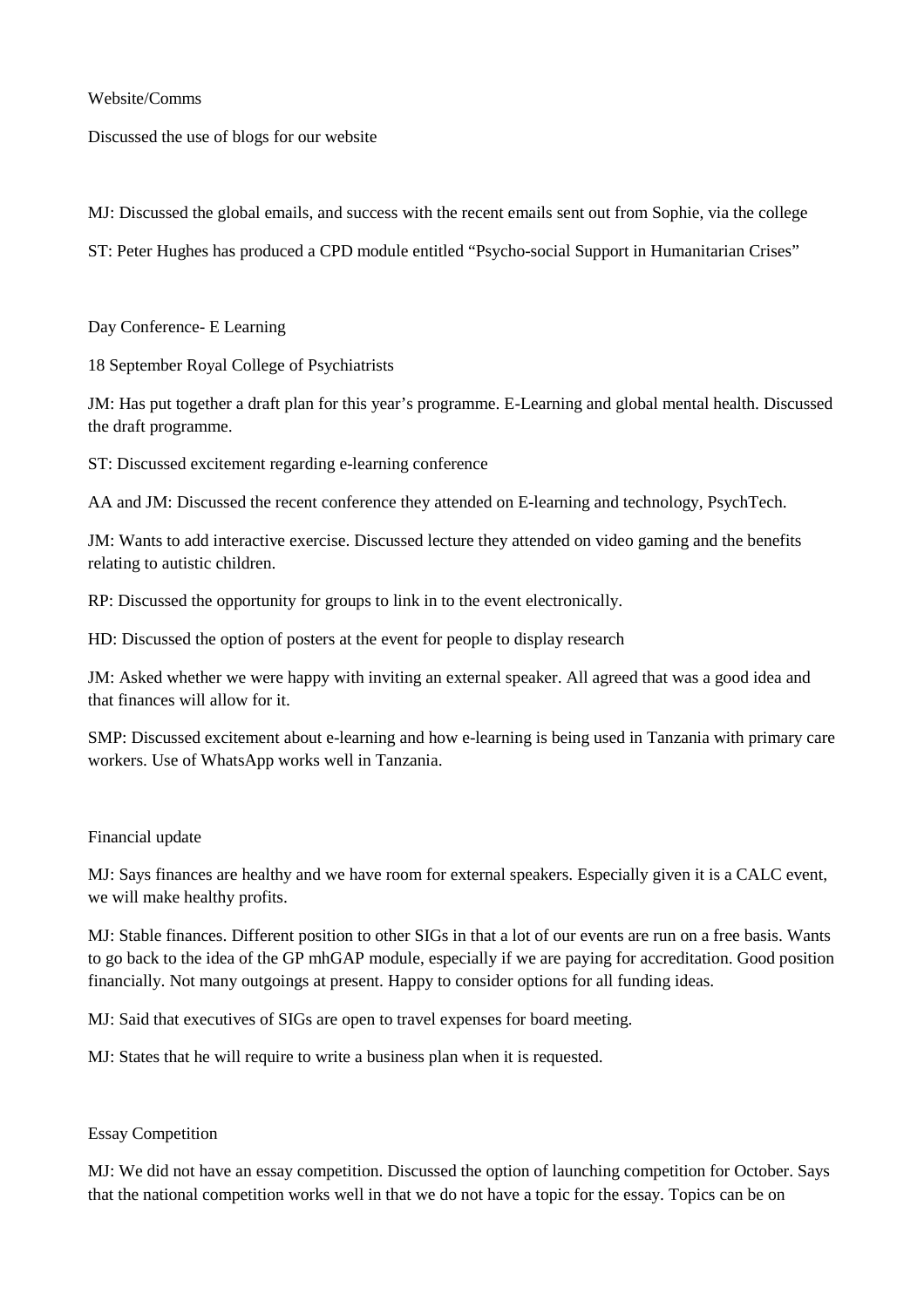anything to do with volunteering or international psychiatry. Needs to be put on the website. Annual essay, open to all non-consultants, including medical students.

Videos

RP- Discussed making videos at the mhGAP weekend and our conference for the purposes of the website

Psychological first aid (PFA)

ST- Questioned if there was still interest in this.

JM- Stated that it has proliferated as a teaching aid, especially after the Grenfell Tower incident

ST- Discussed there is a good case for us to run a PFA Humanitarian Day

AA- Stated that this would be a good idea, especially for the mental health needs with his Rohingya project

ST- Last September, Lynne Jones (CAMHS Psychiatris) in Berlize with special interest in work in humanitarian crises. Did some really useful exercises on bereavements and loss, in particular how she works with children around loss. ST discussed doing a PFA

Discussed future mhGAP weekend, in Birmingham next Spring 2019

Radha Bhat joined the meeting. Introduced herself as a retired CAMHS psychiatrist. Is happy to be involved in any projects, both inside and outside of the UK. ST explained that it would be good for Radha to contact Sally Browning who is the retirees representative.

#### AOB

AA: Web linking worked fantastically.

SMP: Has been asked the Royal college of Physicians (Chair: Professor Walker) International Committee would like to link up with International Committees from other colleges, and will email separately regarding the details of this event.

#### *FINANCES*

MJ- Finance officer unable to attend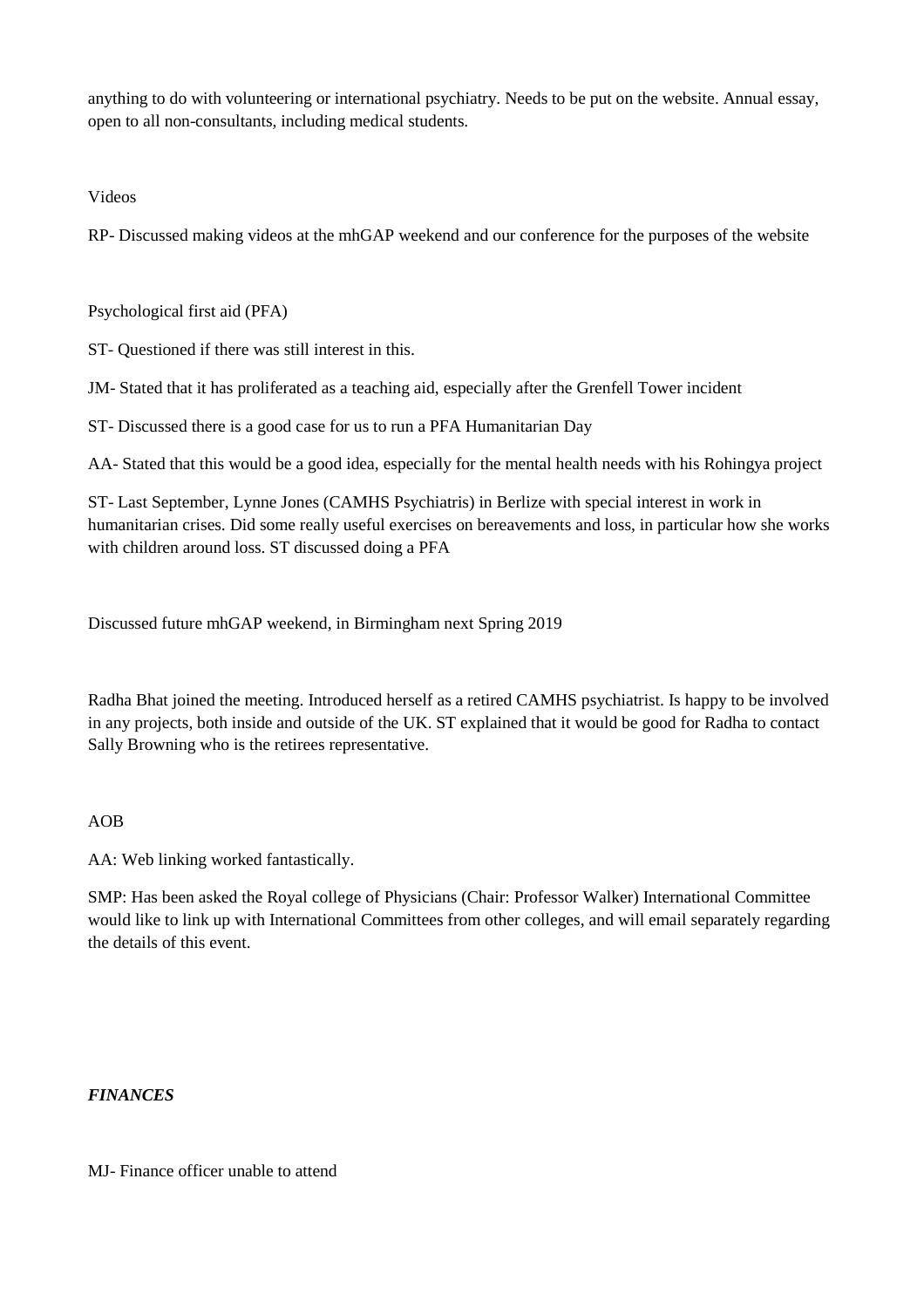### **Future events**

*Planned events:*

*Day conference-*

*mhGAP in London or Birmingham*

*PFA*

*e-Learning Conference*

*£900 spent on accreditation from GP college*

*Discussed with ex-president of GP College. Interest in going ahead with GP mHGAP course. Advised such a course would have to be in the week, ST has discussed with PH about doing it under CALC, proposed date 29 May 2018, would need volunteers for small group work*

*Titles discussed:* 

*JM, SB, JM: Brilliant idea.*

*Need to advertise it 6 weeks in advance due to GP rotas being completed 6 weeks in advance.*

*Discussed: Everyone at meeting is in agreement to go ahead with the day and to use CALC. Cost of day would be £120 which would include printing of a mhGAP manual each, which would cost around* 

*Day conference-*

*Titles: Refugees, Culture bound syndromes, e-Learning,* 

*Date: Aim at end of September*

*JM: Discussed option of doing bi-annual day conference. Last conference very heavily focussed on mental health of refugees.*

*RP discussed interest in E-learning*

*SB discussed refugees is very key topic. For day conference, would need to include other topics as well, using day conference to help recruit volunteers*

*ST: Thought about doing modules and videos, likes idea of making the conference more workshop based, HEE England- modules (basic mental health), could use*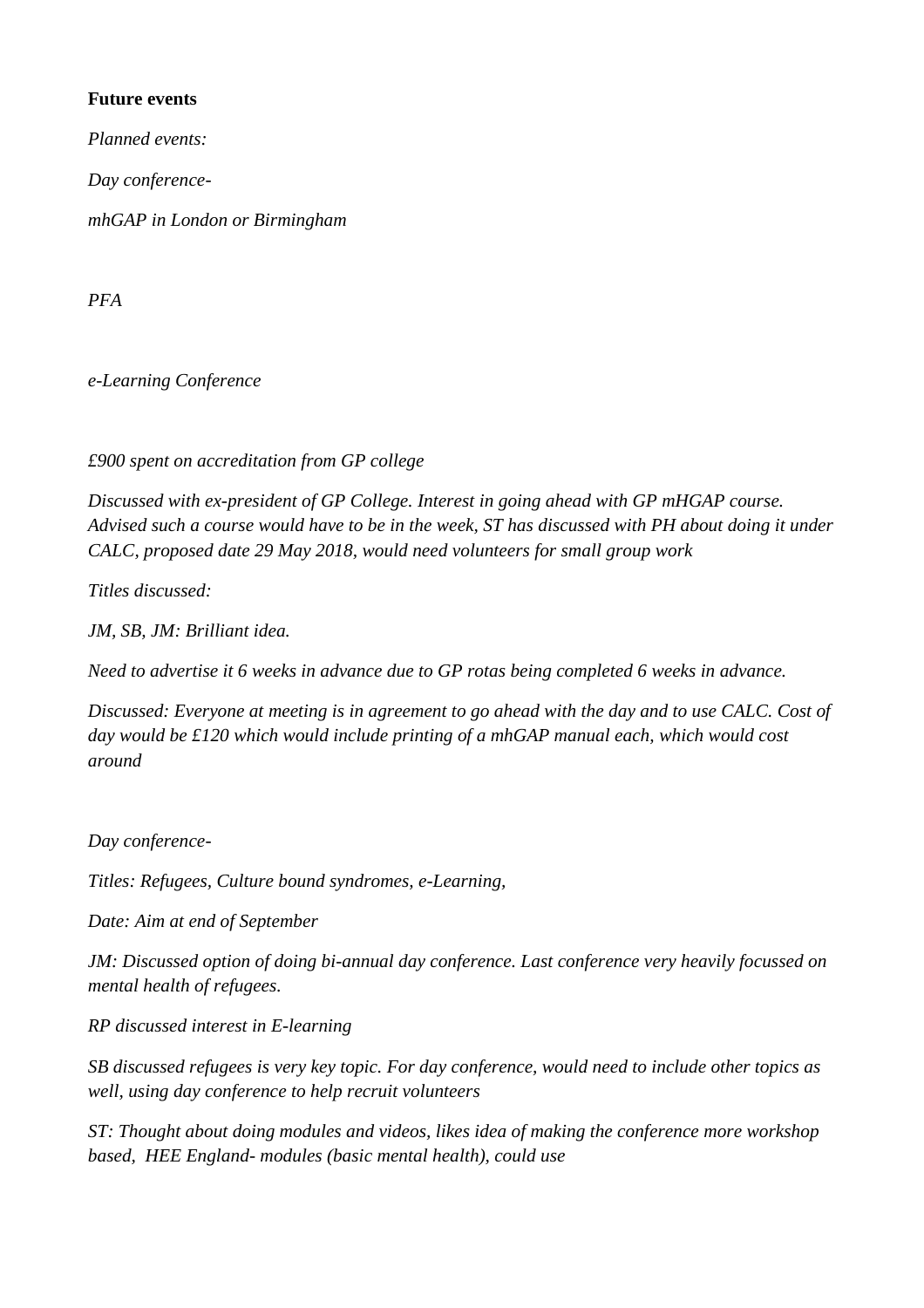*JM: Feels relieved about idea on E-Learning. Thinks too short time to prepare day conference in time for September. Discussed workshop on E-learning. Would please the college. All faculties interested in refugees. Discussed about medicine Africa- inviting speaker on medicine Africa, CPD online, workshops,* 

*ST will look for dates. General thoughts on dates: JM thinks it should be this year. How to setup our educational platform?* 

*Discussed videos: RP discussed that he has done CASC videos for trainees taking college exams, similar to mhGAP videos* 

*JM attended a simulation training day, said it went really well,learning through being videod*

*Decided on topic of e-learning. Topics for e-learning: Medicine Africa, mhGAP, internet based teaching, value of simulation in training*

*Need for further meeting to discuss further meeting to arrange day conference*

*Discussed use of doodle poll for key people to arrange meeting for day conference. Can attend via skype*

*JM discussed calling it a workshop instead of conference*

*Title: E-learning workshop*

*Discussed week of 24/September for provisional date, ST will liase with Jonathon from the college to arrange the VIPSIG workshop*

#### *Website:*

*Lena Jawad has agreed to do joint work with Brad to look at joint working re: website. Mark Turner has asked Lena to attend for College website training. Lena has asked for Bio and Picture, one line, interests, for executive committee. PH has completed 1 page of resources for the website. PH currently running the facebook page for VIPSIG.* 

*Spirituality SIG resource page- very impressive*

*ST has discussed effort for the next 6 months into the website*

*Discussed need to invite Mark Turner to the next meeting to discuss website.*

#### *mhGAP training:*

*Interest in holding Birmingham course. ST would be happy to support RP and MJ. Exploring opportunity of mhGAP training in Birmingham next Spring 2019, and one in London next Summer*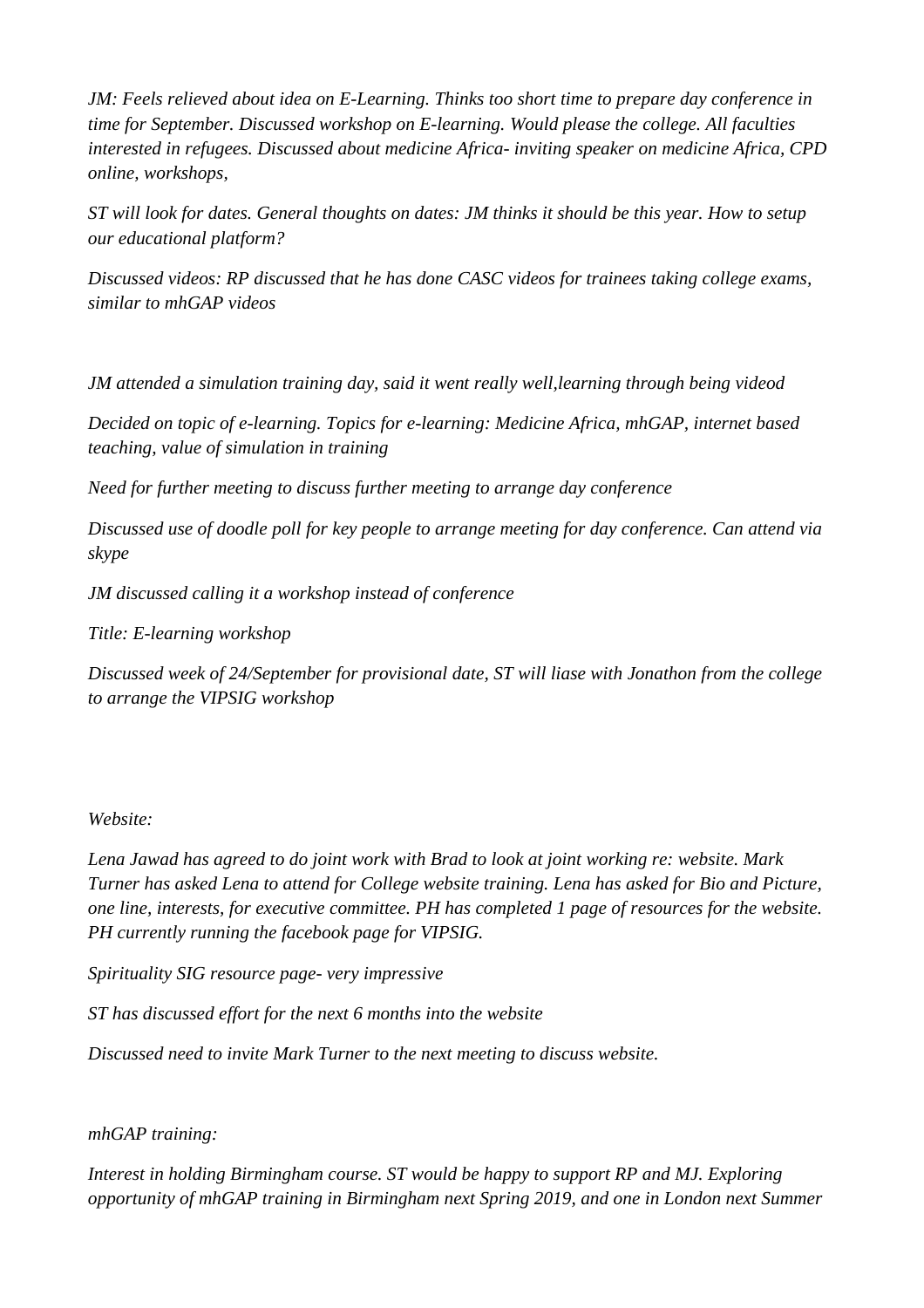*2019. MSc Global Health group are looking at preparing a mhGAP training with ST and PH supervising.*

*PFA/HIG event: ST will speak to Louay to see if he is keen on organising event again.*

*Project updates*

*Discussed updates re: Malawi SMMHEP group, looking for further volunteers*

*RP met with Professor Sumathipala who is interested in setting up mhGAP training in Colombo, Sri Lanka*

*ST gave update re: Rohinya crisis. ST is still awaiting an answer from Myanmar group re: memorandum of understanding(MOU)*

*JM concerned about Myanar project uncertainties.*

#### *Essay competition:*

*JM: Needs catchy title- Subject- Use of e-learning in Global mental health. 2000words. Open to medical student, trainees, consultants in the first 5 years. Presentation at the workshop. Open now until deadline of beginning of August. (1 August 2018)*

#### *AOB*

*RP agreed to production of videos to emulate mhGAP, to work on this as a project*

*JM: Would be good to determine who is on exec committee, and have list of job roles, SIG rules do not allow for multidisciplinary members on the exec committee, JM discussed opening up the group to multidisciplinary members. JM discussed opening up meetings to multi-disciplines. Need to clarify who is on the exec, need to be psychiatrists/ trainees.*

*Action plan*

*JM Workshop: Obtain date, do doodle poll for planning meeting, look into guest speakers*

*SB: Is keen to be involved in all projects and planning*

*RP: Video session, liase with AA about Feedback, arrange October meeting in Birmingham*